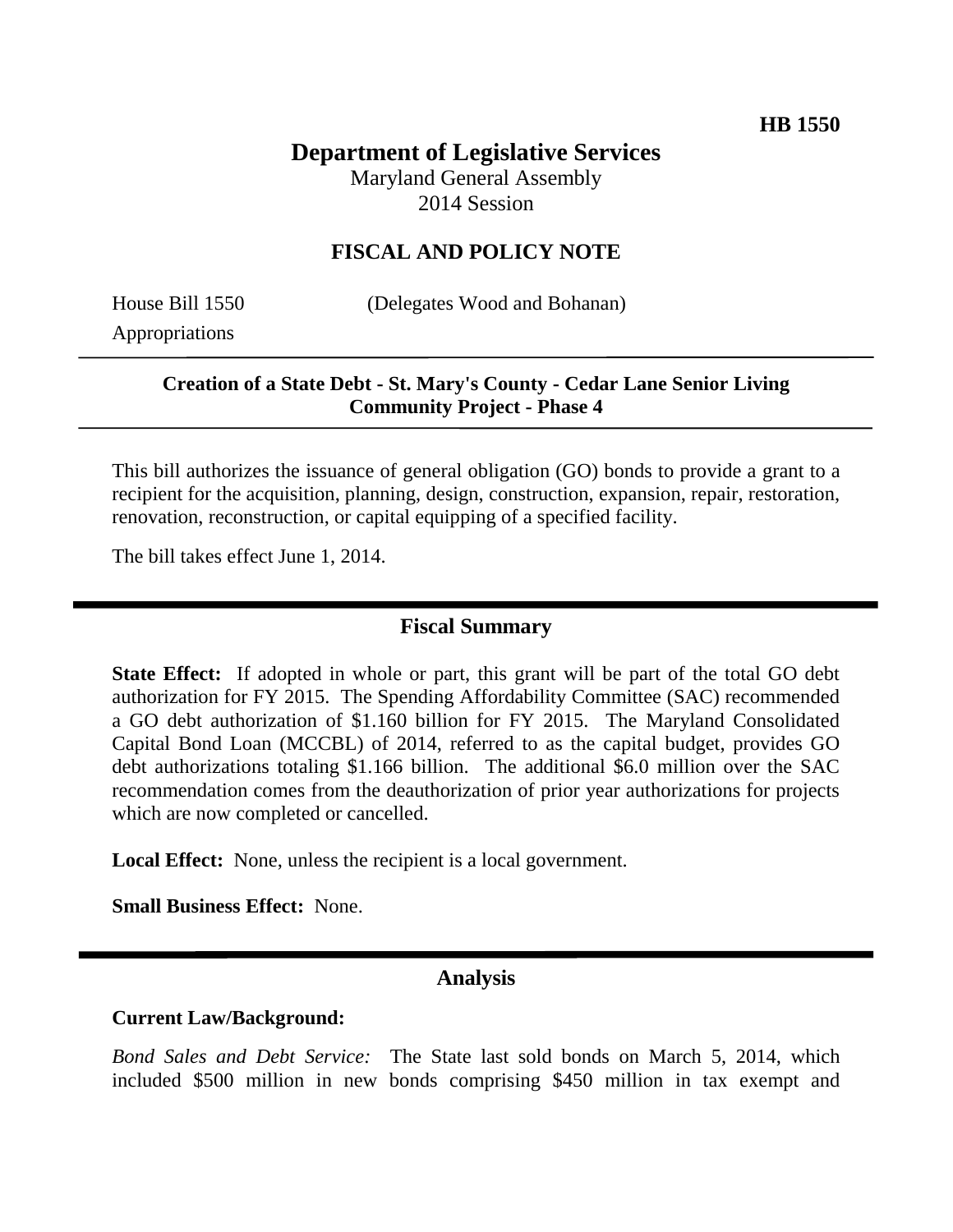\$50 million in taxable bonds in support of the State's capital program. The bonds were sold in separate series with a combined true interest cost of 2.77% over 15 years. The actual annual debt service cost is predicated upon the coupon rate achieved at the time the bonds were issued, which ranged from 0.7% to 5.0% for an average coupon rate of 4.14%. Therefore, annual State debt service is estimated to cost \$45.5 million based on the average coupon rate.

GO bonds authorized in a given year are not all issued the year in which they are authorized. The State Treasurer's Office estimates that just over half of the GO bonds authorized in a year are typically issued within the first two fiscal years. The Capital Debt Affordability Committee assumes bonds authorized in a given year will be fully issued over five years; specific issuances are 31% in the first year, 25% in the second year, 20% in the third year, 15% in the fourth year, and 9% in the fifth year. This delay in issuance results in a substantial lag between the time GO bonds are authorized and the time the bonds affect debt outstanding and debt service levels.

*Legislative Initiatives:* As introduced by the Governor, the MCCBL of 2014 earmarks \$15 million for legislative initiatives. However, because the General Assembly can both reduce and add to the capital budget, the budget committees may consider bond bill requests during the 2014 session in excess of the amount earmarked in the MCCBL as introduced by the Governor.

The bills listed below authorize the issuance of GO bonds to provide grants to various recipients for the acquisition, planning, design, construction, expansion, repair, restoration, renovation, reconstruction, and/or capital equipping of various facilities.

Most bills require either a "hard" or "soft" match as noted. Where no match is required, the term "grant" is indicated. A "hard" match means the recipient provides a dollar-for-dollar match of the State funds and does not expend the matching funds until after the effective date of the authorizing act. A "soft" match is any other type of match. Soft matches include the use of the value of the real property as the match, in-kind contributions such as materials or construction services, or funds expended prior to the effective date of the bill. A match key is provided immediately below the list of projects.

The list is organized into two categories: statewide bond bills and local bond bills. Within the local bond bill category, the projects are sorted first by the county in which the project is located and then alphabetically by project title. Most projects have both a House and a Senate bill.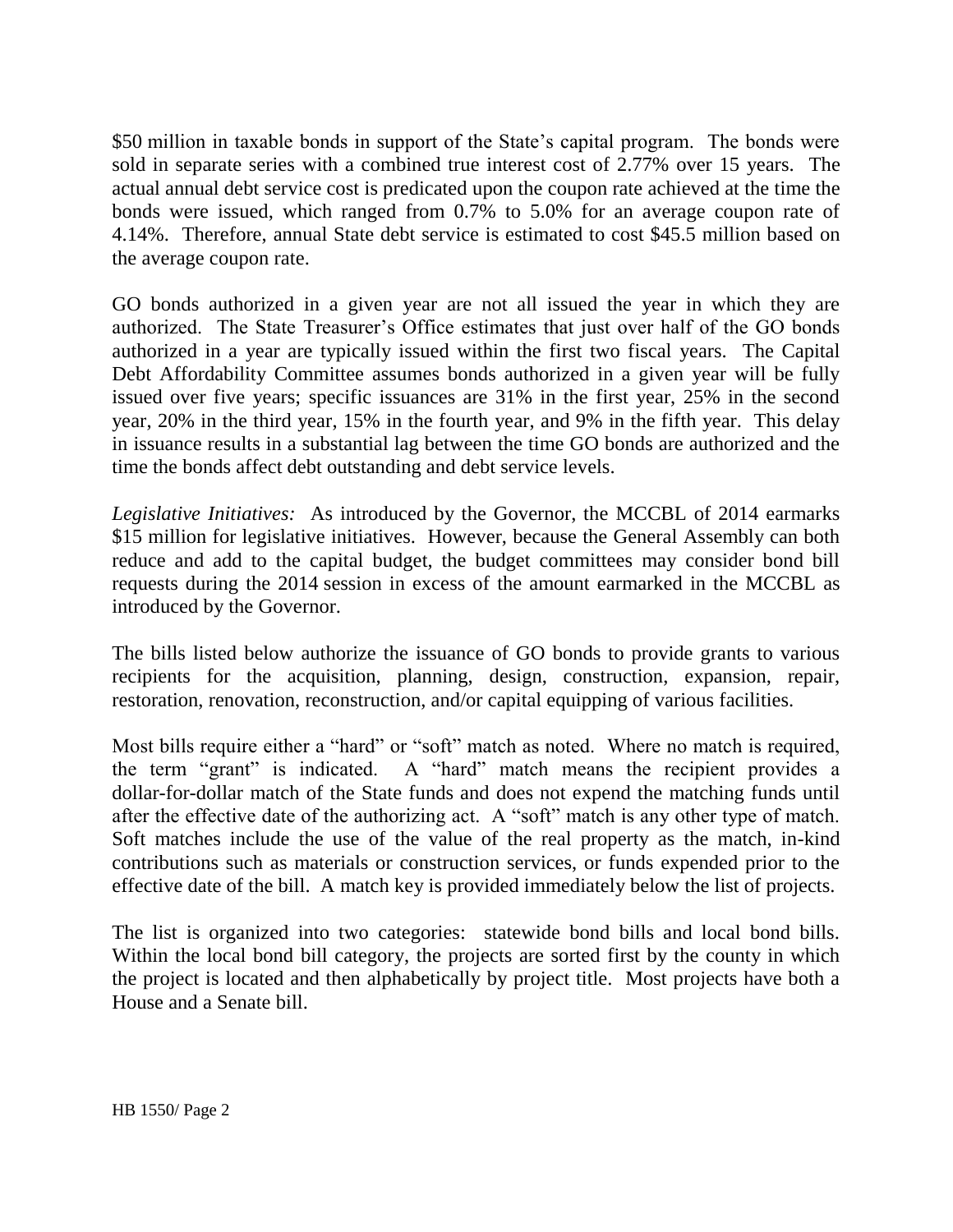# **2014 Session Bond Bills Introduced**

| S <sub>B</sub>   | <b>Sponsor</b>          | $\overline{\mathbf{H}}\mathbf{B}$ | <b>Sponsor</b> | <b>Project</b>                                                                      | <b>County</b>         | <b>Request</b> | <b>Match</b> |
|------------------|-------------------------|-----------------------------------|----------------|-------------------------------------------------------------------------------------|-----------------------|----------------|--------------|
| <b>Statewide</b> |                         |                                   |                |                                                                                     |                       |                |              |
| 839              | Colburn                 | 768                               | Cane           | <b>Benedictine School</b>                                                           | Statewide             | 250,000        | Soft(3)      |
| 1050             | Klausmeier              | 1487                              | Love           | Camp Whippoorwill Living<br>Shoreline Project                                       | Statewide             | 250,000        | Soft(all)    |
| 1087             | Mathias                 | 1131                              | Conway         | Delmar Public Library                                                               | Statewide             | 250,000        | Soft(all)    |
| 1045             | Kasemeyer               | 1469                              | DeBoy          | Maryland Food Bank Creating<br>Capacity While Serving<br><b>Communities Project</b> | Statewide             | 500,000        | Hard         |
| 965              | McFadden                | 1477                              | <b>Stukes</b>  | Prince Hall Grand Lodge                                                             | Statewide             | 300,000        | Grant        |
|                  | <b>Local Bond Bills</b> |                                   |                |                                                                                     |                       |                |              |
| 599              | Edwards                 | 689                               | Delegation     | Allegany County Animal Shelter<br>Adoption and Care Center                          | Allegany              | 250,000        | Soft(3)      |
| 531              | Edwards                 | 516                               | Delegation     | Friends Aware Facility                                                              | Allegany              | 250,000        | Soft(all)    |
| 906              | Astle                   | $8\,$                             | <b>Busch</b>   | 1 Martin Street Renovation                                                          | Anne Arundel          | 250,000        | Hard         |
| 907              | Astle                   | 107                               | <b>Busch</b>   | 206 West Social Enterprise Project                                                  | Anne Arundel          | 250,000        | Hard         |
| 488              | Astle                   | 493                               | <b>Busch</b>   | Annapolis Police Department Firing Anne Arundel<br>Range                            |                       | 250,000        | Hard         |
| 1067             | Astle                   | 1470                              | <b>Busch</b>   | <b>Bestgate Park</b>                                                                | Anne Arundel          | 150,000        | Soft(all)    |
| 22               | DeGrange                | 1387                              | Sophocleus     | Calvary Food Bank                                                                   | Anne Arundel          | 75,000         | Soft(1)      |
| 1009             | Astle                   | 1514                              | Costa          | Captain Avery Museum Window<br>Repair and Restoration                               | Anne Arundel          | 38,000         | Soft(2)      |
| 81               | DeGrange                | $\tau$                            | Beidle         | Chesapeake Arts Center                                                              | Anne Arundel          | 150,000        | Grant        |
| 878              | DeGrange                | 586                               | Beidle         | Hospice of the Chesapeake<br><b>Renovation Phase II</b>                             | Anne Arundel          | 500,000        | Soft(all)    |
| 328              | Astle                   | 1375                              | Costa          | Mayo Civic Association Project                                                      | Anne Arundel          | 50,000         | Grant        |
| 945              | Astle                   | 627                               | Costa          | Southern High Softball Field<br>Improvements                                        | Anne Arundel          | 46,000         | Hard         |
| 1089             | Astle                   | 984                               | Costa          | Southern Middle School and<br>Southern High School Improvements                     | Anne Arundel          | 100,000        | Hard         |
| 349              | Astle                   | 1372                              | Costa          | The Arc of the Central Chesapeake<br>Region - Moreland Parkway Facility             | Anne Arundel          | 500,000        | Hard         |
| 497              | Conway                  | 474                               | McIntosh       | 4500 Harford Road Development<br>Project                                            | <b>Baltimore City</b> | 500,000        | Soft(U,2,3)  |
| 971              | Jones-<br>Rodwell       | 1395                              | <b>Stukes</b>  | Arena Players Project                                                               | <b>Baltimore City</b> | 750,000        | Soft(1)      |
| 501              | Pugh                    | 886                               | Conaway        | <b>Baltimore Design School</b>                                                      | <b>Baltimore City</b> | 200,000        | Hard         |
| 942              | Ferguson                | 848                               | McHale         | <b>Baltimore Museum of Industry</b><br><b>Capital Improvements</b>                  | <b>Baltimore City</b> | 500,000        | Soft(1)      |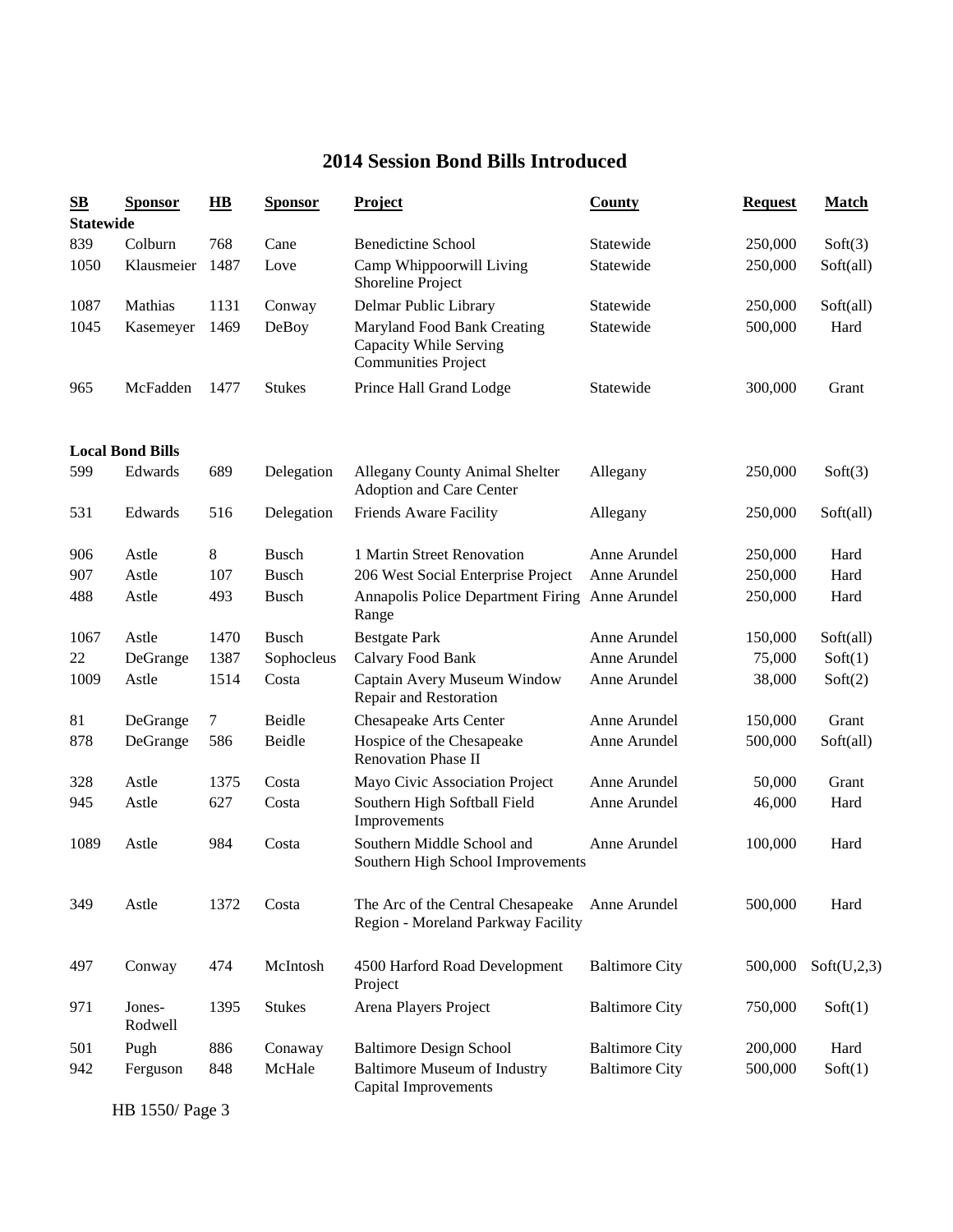| 1012 | Conway            | 1391 | M.<br>Washington   | <b>BARCO North Avenue Arts</b><br><b>Building</b>                                       | <b>Baltimore City</b> | 250,000 | Soft(all)   |
|------|-------------------|------|--------------------|-----------------------------------------------------------------------------------------|-----------------------|---------|-------------|
| 836  | Ferguson          | 1121 | Clippinger         | Chesapeake Shakespeare Company's Baltimore City<br>Downtown Theatre                     |                       | 500,000 | Hard        |
| 499  | Pugh              | 820  | <b>B.</b> Robinson | Coppin Heights Urban Revitalization Baltimore City<br>Project - Phase I                 |                       | 140,000 | Hard        |
| 744  | Ferguson          | 191  | Hammen             | Creative Alliance Project                                                               | <b>Baltimore City</b> | 250,000 | Soft(1)     |
| 1031 | Ferguson          |      |                    | <b>DHF</b> Tech Center                                                                  | <b>Baltimore City</b> | 15,000  | Soft(U,2)   |
| 500  | Pugh              | 613  | Conaway            | Druid Hill Park at Auchentoroly<br>Terrace                                              | <b>Baltimore City</b> | 100,000 | Hard        |
| 1019 | McFadden          | 1517 | Glenn              | East Baltimore Historical Library                                                       | <b>Baltimore City</b> | 250,000 | Soft(U,2)   |
| 680  | Conway            | 1500 | McIntosh           | Epiphany House & Micah House<br>Projects                                                | <b>Baltimore City</b> | 53,000  | Soft(U,2,3) |
| 491  | Jones-<br>Rodwell | 1379 | Haynes             | Everyman Theatre                                                                        | <b>Baltimore City</b> | 300,000 | Soft(3)     |
| 574  | Jones-<br>Rodwell | 1378 | Haynes             | Garrett-Jacobs Mansion                                                                  | <b>Baltimore City</b> | 300,000 | Soft(2,3)   |
| 996  | Gladden           | 1413 | Rosenberg          | Gaudenzia's Park Heights Facility<br>Renovation                                         | <b>Baltimore City</b> | 500,000 | Hard        |
| 855  | Conway            | 684  | McIntosh           | <b>Greenmount Construction Jobs</b><br><b>Training Center</b>                           | <b>Baltimore City</b> | 200,000 | Soft(U,1,2) |
| 837  | Ferguson          | 513  | Hammen             | Habitat for Humanity of the<br>Chesapeake                                               | <b>Baltimore City</b> | 250,000 | Hard        |
| 492  | Jones-<br>Rodwell | 826  | Haynes             | Kappa Alpha Psi Youth and<br><b>Community Center</b>                                    | <b>Baltimore City</b> | 350,000 | Soft(all)   |
| 962  | Ferguson          | 1134 | Clippinger         | Leadenhall Community Outreach<br>Center                                                 | <b>Baltimore City</b> | 250,000 | Soft(all)   |
| 175  | Gladden           | 400  | Oaks               | Orianda Mansion Preservation                                                            | <b>Baltimore City</b> | 500,000 | Soft(2)     |
| 853  | Conway            | 1499 | McIntosh           | Rita R. Church Foundation & Teach Baltimore City<br><b>Educate Assist Mentor Office</b> |                       | 100,000 | Soft(1,2)   |
| 502  | Pugh              | 497  | Tarrant            | Skatepark of Baltimore at Roosevelt Baltimore City<br>Park                              |                       | 150,000 | Soft(1,2)   |
| 498  | Conway            | 1498 | McIntosh           | SS Philip and James Church Hall<br>Renovation and Repair                                | <b>Baltimore City</b> | 40,000  | Hard        |
| 743  | Ferguson          | 200  | Hammen             | The Peale Center for Baltimore<br>History and Architecture                              | <b>Baltimore City</b> | 250,000 | Hard        |
|      |                   | 1537 | Mitchell           | <b>Upton Planning Committee Project</b>                                                 | <b>Baltimore City</b> | 50,000  | Soft(U,2)   |
|      |                   | 1505 | Haynes             | Winchester Street Potter's House                                                        | <b>Baltimore City</b> | 500,000 | Soft(all)   |
| 1100 | Kasemeyer         | 1541 | Malone             | <b>Arbutus Recreation Center Project</b>                                                | Baltimore             | 30,000  | Hard        |
| 1042 | Stone             | 979  | Olszewski          | Chesapeake High Stadium                                                                 | <b>Baltimore</b>      | 87,000  | Hard        |
| 150  | Stone             | 225  | Olszewski          | Dundalk Renaissance Office and<br><b>Incubator Project</b>                              | Baltimore             | 175,000 | Soft(1,3)   |
|      | Zirkin            | 110  | Cardin             | Greenspring Montessori School                                                           | Baltimore             | 200,000 | Hard        |
| 1028 | Zirkin            | 828  | Stein              | Jewish Community Services<br><b>Alternative Living Units</b>                            | <b>Baltimore</b>      | 50,000  | Hard        |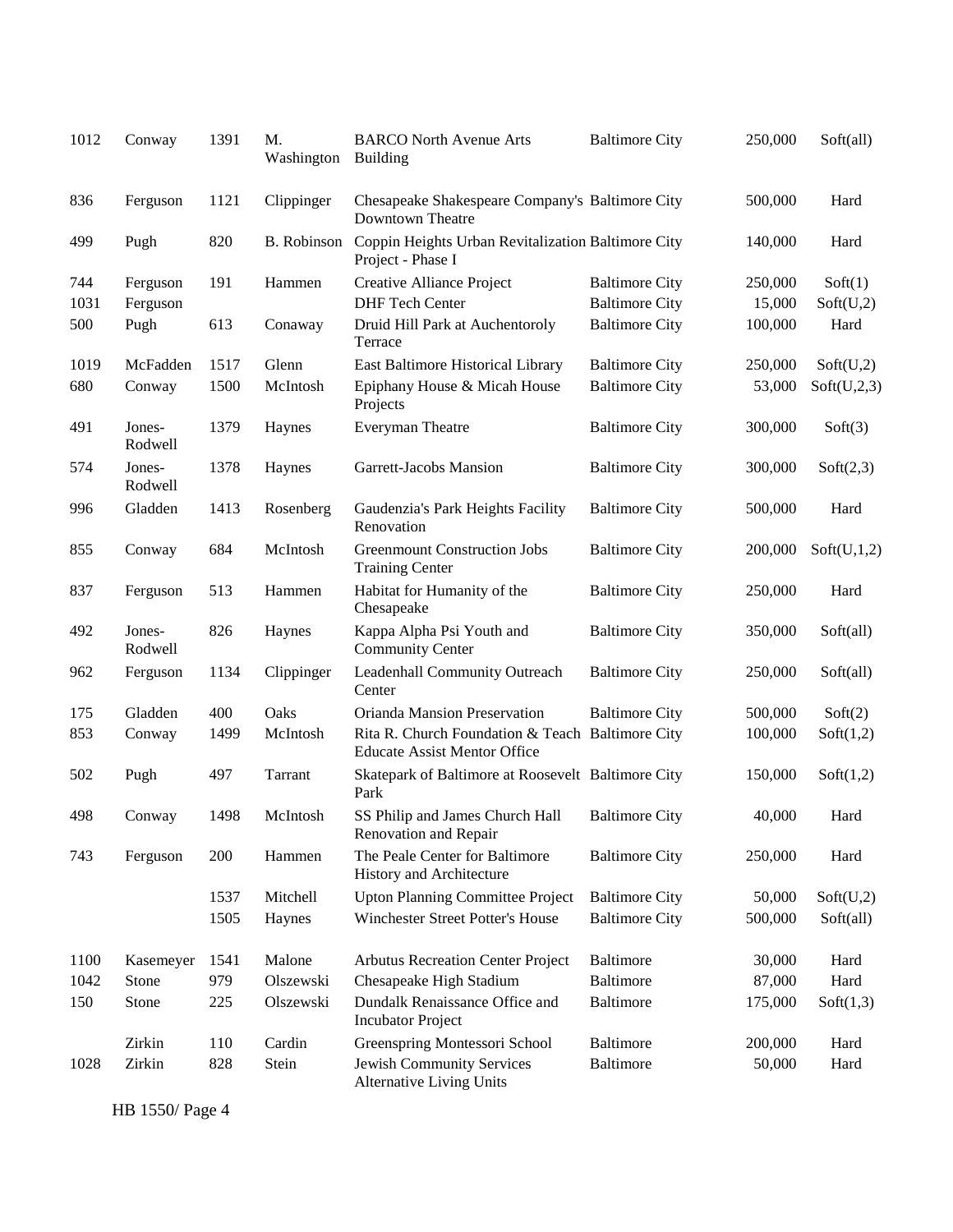| 1072       | Klausmeier                    | 498  | <b>Bromwell</b> | Kingsville Volunteer Fire Company Baltimore                                        |                  | 500,000           | Soft(3)           |
|------------|-------------------------------|------|-----------------|------------------------------------------------------------------------------------|------------------|-------------------|-------------------|
| 968        | Kasemeyer                     | 1096 | DeBoy           | Leadership Through Athletics                                                       | <b>Baltimore</b> | 65,000            | Soft(1)           |
| 623        | <b>Brochin</b>                | 588  | Aumann          | Lutherville Volunteer Fire Company Baltimore<br><b>Station Expansion</b>           |                  | 250,000           | Hard              |
| 943        | <b>Brochin</b>                | 507  | Lafferty        | Towson High School Stadium                                                         | Baltimore        | 55,000            | Hard              |
| 489        | Kelley                        | 518  | Jones           | Youth in Transition School                                                         | Baltimore        | 350,000           | Hard              |
| 291        | Miller                        |      |                 | Bayfront Park and Sculptural Garden Calvert                                        |                  | 100,000           | Soft(all)         |
| 597        | Peters                        |      |                 | <b>End Hunger Warehouse</b>                                                        | Calvert          | 100,000           | Soft(all)         |
| 760        | Colburn                       | 1374 | Eckardt         | Old Caroline High School Phase II                                                  | Caroline         | 200,000           | Soft(U,all)       |
| 559        | Carroll<br>County<br>Senators | 369  | Delegation      | The Arc of Carroll County Building Carroll<br>Renovation                           |                  | 500,000           | Soft(2)           |
|            |                               | 1507 | Rudolph         | Department of Parks and Recreation Cecil<br>Project                                |                  | 150,000           | Soft(2)           |
|            |                               | 1175 | Rudolph         | Historic Tome School                                                               | Cecil            | 150,000           | Soft(all)         |
| 526        | Middleton                     | 611  | Delegation      | Lifestyles Homeless Services Center Charles                                        |                  | 100,000           | Soft(2,3)         |
| 528        | Middleton                     | 519  | Delegation      | Lions Camp Merrick                                                                 | Charles          | 150,000           | Soft(1)           |
|            | Miller                        | 1095 | Proctor         | Piscataway Indian Museum                                                           | Charles          | 100,000           | Soft(all)         |
| 133        | Miller                        |      |                 | Rich Hill Farm House                                                               | Charles          | 500,000           | Soft(all)         |
| 762        | Colburn                       | 594  | Eckardt         | Chesapeake Grove Senior Housing<br>and Intergenerational Center                    | Dorchester       | 175,000           | Soft(1)           |
| 202        | Colburn                       | 192  | Cane            | Choptank River Lighthouse Museum Dorchester<br><b>Artifact Acquisition Project</b> |                  | 50,000            | Soft(3)           |
|            |                               |      |                 |                                                                                    | Frederick        |                   |                   |
| 896<br>949 | <b>Brinkley</b><br>Young      | 892  | Clagett         | 15sq Arts Center<br>Barbara Hauer Fritchie Foundation<br>Facility                  | Frederick        | 600,000<br>90,000 | Soft(1,3)<br>Hard |
|            |                               | 267  | Clagett         | <b>Culler Lake Stormwater</b><br><b>Management Project</b>                         | Frederick        | 375,000           | Soft(2)           |
| 992        | <b>Brinkley</b>               |      |                 | Forgeman's House Renovation                                                        | Frederick        | 168,000           | Soft(all)         |
| 948        | Young                         | 1376 | Hogan           | Governor Thomas Johnson High<br>School Stadium                                     | Frederick        | 50,000            | Grant             |
| 400        | Young                         | 340  | Clagett         | <b>Unified Community Connections</b><br><b>Adult Day Habilitation Facility</b>     | Frederick        | 180,000           | Soft(1)           |
| 532        | Edwards                       | 515  | Delegation      | <b>Christian Crossing Thrift Shop</b>                                              | Garrett          | 190,000           | Soft(all)         |
| 598        | Edwards                       | 987  | Delegation      | <b>HART</b> Animal Center                                                          | Garrett          | 150,000           | Hard              |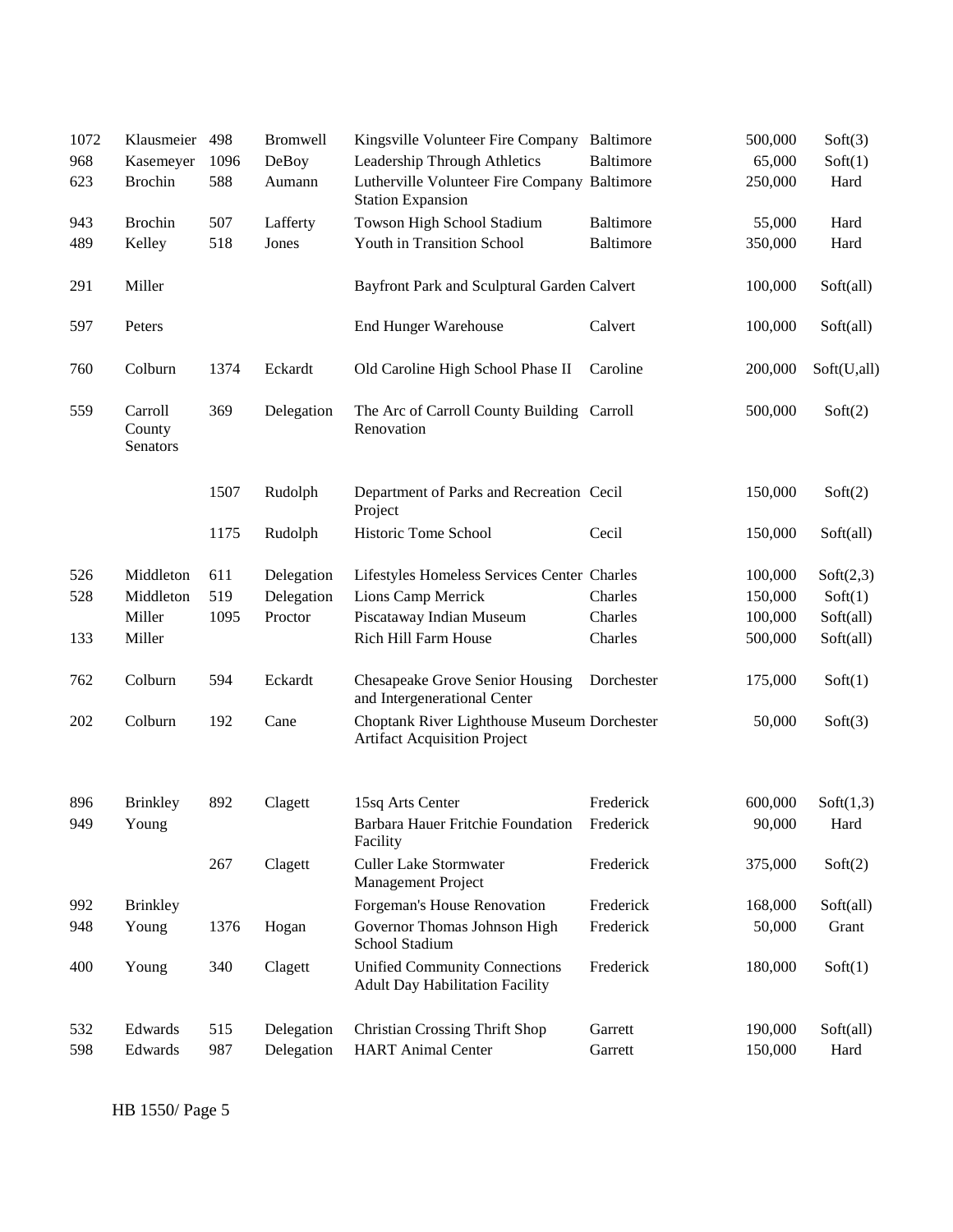|      |                              | 1439 | James      | <b>Edgewood Community Support</b><br><b>Center Facility Completion</b>      | Harford    | 50,000  | Grant       |
|------|------------------------------|------|------------|-----------------------------------------------------------------------------|------------|---------|-------------|
|      |                              | 649  | James      | Havre de Grace Maritime Museum                                              | Harford    | 75,000  | Hard        |
|      |                              | 648  | James      | Havre de Grace Opera House<br>Renovation                                    | Harford    | 250,000 | Soft(3)     |
|      |                              | 644  | James      | Historical Society of Harford County Harford<br><b>Facility Restoration</b> |            | 200,000 | Soft(2,3)   |
| 1052 | Jennings                     | 1219 | Impallaria | Ladew Topiary Gardens                                                       | Harford    | 500,000 | Hard        |
| 643  | Howard<br>County<br>Senators | 456  | Delegation | <b>Community Action Council Food</b><br><b>Bank Facility</b>                | Howard     | 250,000 | Hard        |
| 427  | Howard<br>County<br>Senators | 466  | Delegation | Day Resource Center                                                         | Howard     | 575,000 | Hard        |
| 426  | Howard<br>County<br>Senators | 449  | Delegation | Head Start Program Retrofitting                                             | Howard     | 200,000 | Hard        |
| 425  | Howard<br>County<br>Senators | 455  | Delegation | Historic Belmont Property and<br>Historic Garden Restoration                | Howard     | 125,000 | Hard        |
| 424  | Howard<br>County<br>Senators | 470  | Delegation | <b>Shaded Structures for Playgrounds</b>                                    | Howard     | 200,000 | Hard        |
| 258  | Manno                        | 496  | Cullison   | Ann L. Bronfman Center                                                      | Montgomery | 125,000 | Hard        |
| 393  | Frosh                        | 749  | Lee        | <b>Bethesda Graceful Growing</b><br><b>Together Community Center</b>        | Montgomery | 250,000 | Hard        |
| 551  | Raskin                       | 508  | Hixson     | <b>Black Box Theater</b>                                                    | Montgomery | 100,000 | Grant       |
| 954  | Forehand                     | 1102 | Barve      | Casey Community Center                                                      | Montgomery | 130,000 | Hard        |
|      |                              | 1546 | Hucker     | Destine to Serve Foundation Project Montgomery                              |            | 100,000 | Soft(1)     |
| 1073 | Forehand                     | 744  | Gilchrist  | F. Scott Fitzgerald Theater ADA<br>Parking and Access Improvements          | Montgomery | 250,000 | Hard        |
| 955  | Forehand                     | 1519 | Gilchrist  | Family Services, Inc. Expansion                                             | Montgomery | 150,000 | Hard        |
| 663  | Manno                        | 900  | Kramer     | <b>Homecrest House</b>                                                      | Montgomery | 60,000  | Soft(2,3)   |
| 392  | Frosh                        | 750  | Lee        | Imagination Stage HVAC System                                               | Montgomery | 200,000 | Hard        |
| 303  | Raskin                       | 152  | Hixson     | <b>Inter-Generational Center Expansion Montgomery</b>                       |            | 400,000 | Hard        |
| 323  | Frosh                        | 751  | Lee        | Jewish Social Service Agency<br>Montrose Office Renovation                  | Montgomery | 260,000 | Hard        |
|      |                              | 1549 | Hixson     | Kitchen and Counseling Center<br>Project                                    | Montgomery | 500,000 | Hard        |
| 675  | King                         | 1117 | Barve      | MdBio STEM Education Equipment Montgomery<br>Project                        |            | 200,000 | Soft(2,3)   |
| 917  | Manno                        | 1478 | Cullison   | Melvin J. Berman Hebrew Academy Montgomery                                  |            | 65,000  | Soft(U,all) |
| 957  | Forehand                     | 1438 | Barve      | Metropolitan Ballet Theatre<br>Relocation and Expansion                     | Montgomery | 60,000  | Hard        |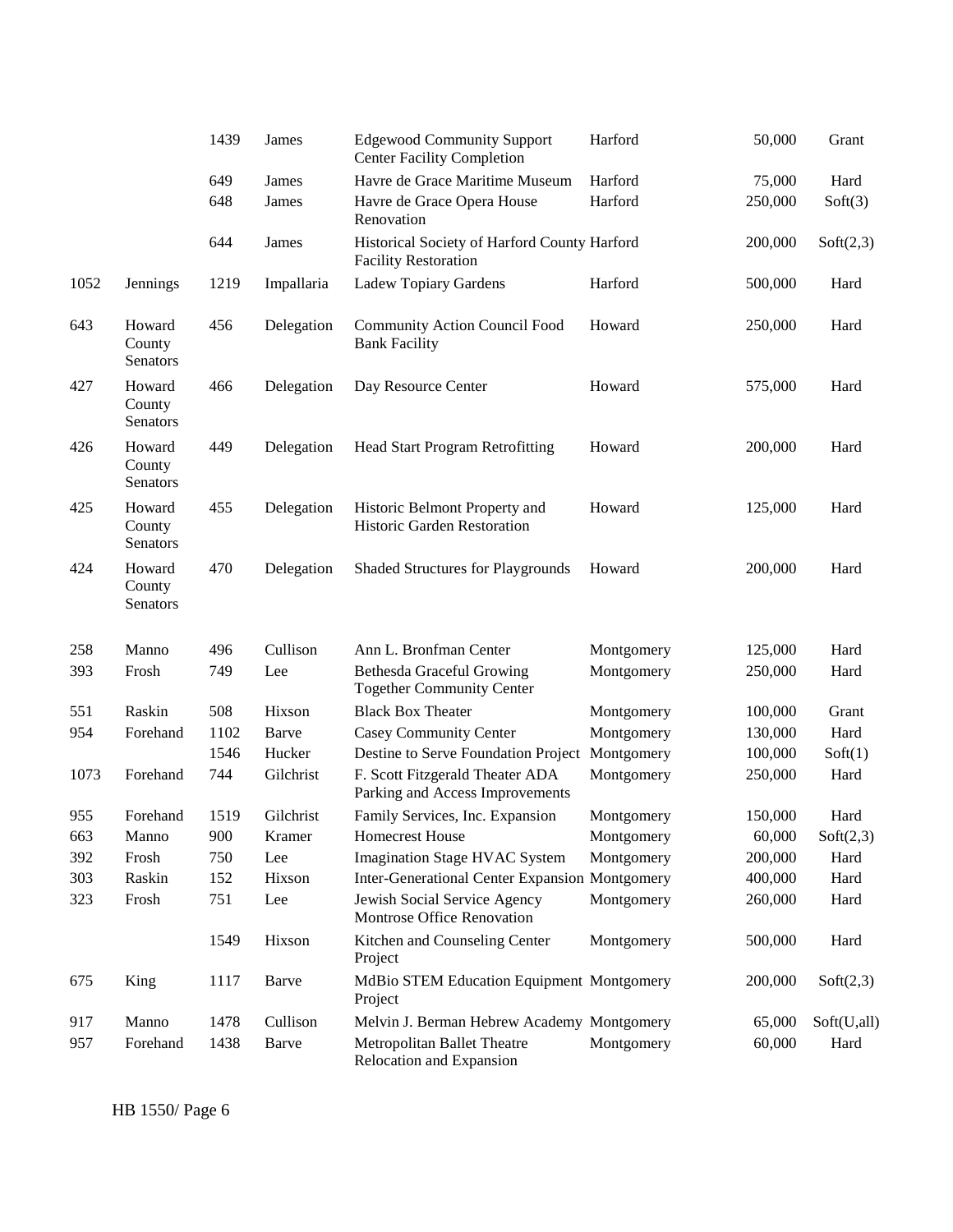| 780  | Montgomery 894 |      | Luedtke             | <b>Muslim Community Center</b>                                        | Montgomery      | 350,000   | Soft(all) |
|------|----------------|------|---------------------|-----------------------------------------------------------------------|-----------------|-----------|-----------|
| 842  | Montgomery 981 |      | Zucker              | <b>Olney Theatre Center</b>                                           | Montgomery      | 150,000   | Soft(1,3) |
| 187  | Feldman        | 780  | A. Miller           | Potomac Community Recreation<br>Center                                | Montgomery      | 100,000   | Hard      |
| 506  | Feldman        | 504  | Dumais              | <b>Potomac Community Resources</b><br>Home                            | Montgomery      | 500,000   | Soft(1)   |
| 550  | Raskin         | 334  | Hixson              | Pyramid Atlantic Art Center                                           | Montgomery      | 250,000   | Hard      |
| 958  | Forehand       | 745  | Gilchrist           | Rockville Science Center                                              | Montgomery      | 100,000   | Soft(2)   |
| 841  | Montgomery 982 |      | Zucker              | Sandy Spring Museum                                                   | Montgomery      | 90,000    | Soft(2,3) |
| 783  | Montgomery 501 |      | Kaiser              | Sandy Spring VFD Station 40<br>Expansion                              | Montgomery      | 150,000   | Hard      |
| 983  | Manno          | 899  | Kramer              | Second Chance Wildlife Center                                         | Montgomery      | 250,000   | Hard      |
| 357  | Feldman        | 620  | Fraser-<br>Hidalgo  | Seneca Store Restoration                                              | Montgomery      | 200,000   | Soft(1)   |
| 984  | Manno          | 706  | Arora               | Silver Spring Learning Center<br>Expansion                            | Montgomery      | 150,000   | Hard      |
| 1078 | Raskin         | 1443 | Hucker              | <b>Silver Spring Volunteer Fire</b><br>Department Station #16         | Montgomery      | 2,500,000 | Hard(U)   |
| 563  | Madaleno       | 983  | Hixson              | Strathmore Hall Addition and<br><b>Mansion Repairs</b>                | Montgomery      | 3,500,000 | Hard(U)   |
| 649  | Madaleno       | 1394 |                     | Waldstreicher The Writer's Center                                     | Montgomery      | 300,000   | Hard      |
| 304  | Raskin         | 317  | Hixson              | University Gardens Senior<br>Apartments                               | Montgomery      | 450,000   | Hard      |
| 650  | Madaleno       | 587  |                     | Waldstreicher Warner Manor                                            | Montgomery      | 400,000   | Soft(1)   |
|      |                | 1543 | Niemann             | <b>Alcancea Foundation Construction</b><br>Project                    | Prince George's | 100,000   | Soft(1)   |
| 517  | Pinsky         | 506  | Gaines              | Art Works Now Project                                                 | Prince George's | 250,000   | Hard      |
| 668  | Ramirez        | 494  | Summers             | <b>Bladensburg Road Economic</b><br>Development Project               | Prince George's | 150,000   | Hard      |
|      |                | 1448 | Valentino-<br>Smith | Bowie Boys and Girls Club Pole<br><b>Barn Structure</b>               | Prince George's | 100,000   | Hard      |
| 510  |                |      |                     |                                                                       |                 |           |           |
|      | Peters         | 824  | Holmes              | <b>Bowie Gymnasium Roof</b><br>Replacement                            | Prince George's | 130,000   | Hard      |
| 242  | Ramirez        | 597  | Niemann             | <b>Brentwood Town Center Project</b>                                  | Prince George's | 200,000   | Hard      |
| 705  | Benson         | 1113 | Swain               | Capitol Heights Public Works<br>Facility                              | Prince George's | 100,000   | Hard(U)   |
| 511  | Peters         | 654  | Hubbard             | <b>Dinosaur Park Improvements</b>                                     | Prince George's | 25,000    | Soft(all) |
| 1047 | Currie         | 1464 | Davis               | District Heights Family and Youth<br>Services Bureau Facility Project | Prince George's | 250,000   | Soft(1,2) |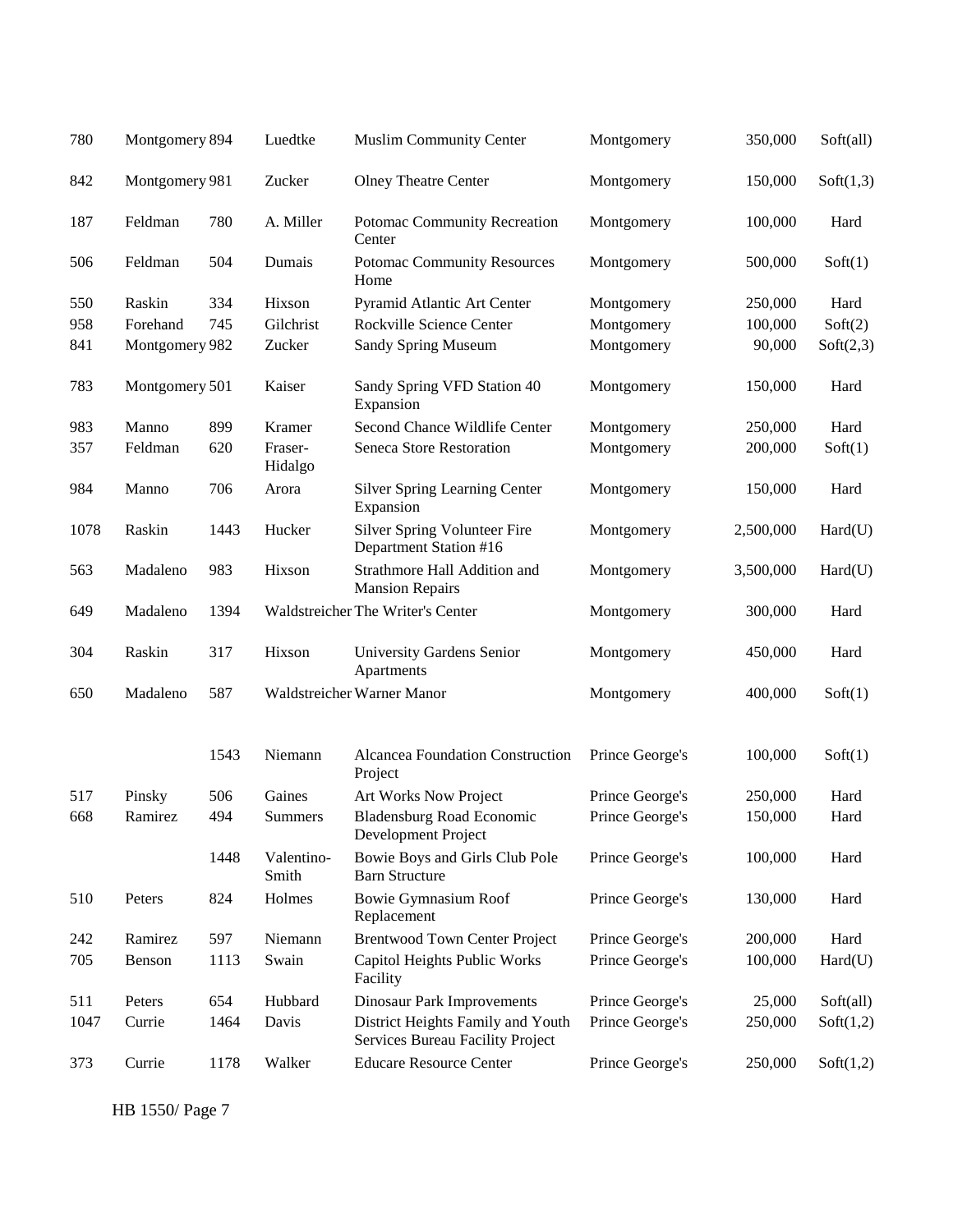| 402  | Ramirez  | 1501 | Ivey                | Elizabeth Seton High School Sports Prince George's<br><b>Facilities Renovation</b> |                 | 250,000 | Hard        |
|------|----------|------|---------------------|------------------------------------------------------------------------------------|-----------------|---------|-------------|
| 541  | Muse     | 1548 | Walker              | Experience Salubria Project                                                        | Prince George's | 80,000  | Hard        |
| 704  | Benson   | 1128 | Swain               | Fairmount Heights Municipal Center Prince George's                                 |                 | 500,000 | Soft(1)     |
|      |          | 1455 | V. Turner           | Forest Heights Town Hall<br>Renovation                                             | Prince George's | 130,000 | Soft(all)   |
| 19   | Peters   |      |                     | Green Branch Athletic Complex<br>Lacrosse Field Dome                               | Prince George's | 250,000 | Soft(all)   |
| 516  | Pinsky   | 502  | Gaines              | Historic Greenbelt Theater                                                         | Prince George's | 200,000 | Hard        |
| 524  | Peters   | 819  | Valentino-<br>Smith | Knights of St. John Hall                                                           | Prince George's | 60,000  | Soft(all)   |
| 406  | Rosapepe | 503  | <b>Barnes</b>       | Laurel Armory-Anderson & Murphy Prince George's<br><b>Community Center</b>         |                 | 150,000 | Hard        |
|      | Rosapepe | 605  |                     | Pena-Melnyk Laurel Boys and Girls Club                                             | Prince George's | 200,000 | Soft(1,2)   |
| 405  | Rosapepe | 685  | Frush               | Laurel Park Path System<br>Improvements                                            | Prince George's | 300,000 | Hard        |
| 462  | Pinsky   | 505  | Gaines              | New Carrollton Playground and<br>Open Space Project                                | Prince George's | 100,000 | Soft(U,1,2) |
| 1076 | Currie   | 663  | Braveboy            | Olde Mill Community and Teaching Prince George's<br>Center                         |                 | 250,000 | Soft(all)   |
|      |          | 1414 | Vaughn              | Palmer Park Boys & Girls Club                                                      | Prince George's | 50,000  | Grant       |
| 995  | Ramirez  | 1460 | Summers             | Redevelopment of 4510 41st Avenue Prince George's<br>and 4516 41st Avenue          |                 | 150,000 | Soft(1,2)   |
| 518  | Pinsky   | 514  | Gaines              | Riverdale Welcome Center                                                           | Prince George's | 400,000 | Hard(U)     |
|      |          | 1544 | Niemann             | Serving Women Now Foundation<br>Project                                            | Prince George's | 50,000  | Soft(1)     |
| 346  | Muse     |      |                     | Southern Friendship Health and<br><b>Wellness Campus</b>                           | Prince George's | 150,000 | Soft(1,2)   |
| 1109 | Dyson    | 1550 | Wood                | Cedar Lane Senior Living<br>Community Project - Phase 4                            | St. Mary's      | 170,000 | Soft(2,3)   |
| 770  | Dyson    | 989  | Wood                | Firemen's Heritage Museum                                                          | St. Mary's      | 200,000 | Soft(1,2)   |
| 351  | Dyson    | 1099 | Bohanan             | St. Peter Claver Museum of St.<br>Inigoes, Maryland                                | St. Mary's      | 45,000  | Grant       |
| 255  | Colburn  | 237  | Cane                | <b>Easton Head Start Center</b>                                                    | Talbot          | 75,000  | Soft(3)     |
| 759  | Colburn  | 753  | Eckardt             | <b>Oyster House Project</b>                                                        | Talbot          | 100,000 | Hard(U)     |
|      |          | 1468 | Donoghue            | Boys and Girls Club of Washington<br>County at Noland Village                      | Washington      | 250,000 | Hard        |
|      |          | 948  | Donoghue            | Day-Habilitation Building                                                          | Washington      | 300,000 | Soft(3)     |
|      |          | 1536 | Donoghue            | Deafnet Parking Lot Expansion                                                      | Washington      | 125,000 | Hard        |
| 569  | Shank    | 626  | Donoghue            | Doey's House Initiative                                                            | Washington      | 250,000 | Soft(2)     |
|      |          | 1240 | Donoghue            | The Maryland Theatre                                                               | Washington      | 750,000 | Hard        |